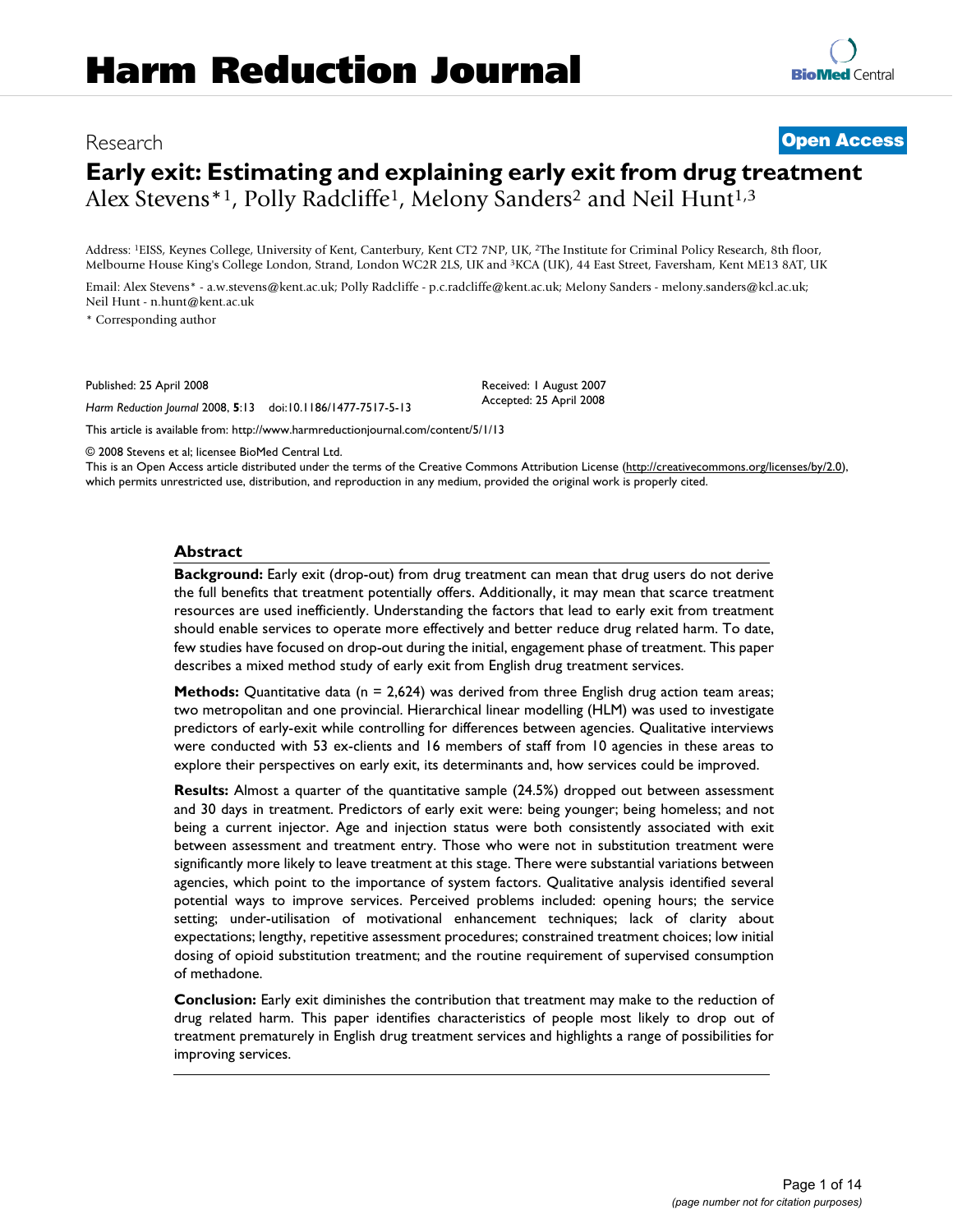# **Background**

Although opioid maintenance is the central component of those drug treatment programmes that have been most clearly shown to reduce drug-related harm, these are most effective when provided alongside psycho-social support [1,2]. In the UK, much of this support is collectively termed 'structured treatment' and typically includes two main modalities: structured counselling and day programmes. Treatment provision largely comprises community-based programmes; however, a minority of people also enter residential rehabilitation services. Drug problems are not limited to opiate users and, in Britain, frequently comprise poly-drug use, or may be dominated by stimulant use – notably cocaine/crack. Consequently, some people's treatment is focused exclusively on the psycho-social support components.

Since 1998, the UK has seen a big expansion in provision that has led to a 113% increase in the numbers of people being assessed for such structured drug treatment [3]. Increasing attention is now being given to ensuring that those who are assessed for treatment are retained long enough to benefit from it. The available research on retention has tended to look at the predictors of retention over several months, but reveals that a large proportion of those who drop out do so in the first few days and weeks of treatment. For example, in an earlier study of retention in an English region, 48% of treatment clients dropped out within the first six months of treatment, and predictors of this drop out were examined. However, 26% of those who dropped out did so before two weeks in treatment, although the predictors of this early exit were not examined [4].

To date, 'early exit' has received little attention. Although the outcome of some assessments might be a judgement that treatment is not needed it otherwise probably represents a waste of resources, because time and money that is invested in initial contacts and assessment is lost when people do not go on into treatment. There is some possibility that the assessment itself operates as a brief intervention by enabling people to take stock of their situation and receive advice or information that leads to action. But in general it represents a missed opportunity for individual drug users to access and receive the help that they may need in order to achieve their own aims, such as reduction or cessation of drug use and improving their health. It is clear that there is attrition at each stage of the process – between referral and assessment, assessment and treatment and within the first month of treatment – and that there is a need to look at different ways of maintaining clients in services at these points of contact.

The retention literature points towards a number of individual and system variables that may also influence early exit. Individual factors include ethnicity; employment status; co-morbidity of mental health problems; gender; age; problems with drugs other than opiates; and, previous treatment experience [5-9]. System factors include: referral from the criminal justice system; waiting times; levels of support and contact during waiting times; the extent to which services are welcoming and empathetic; the use of motivational enhancement approaches; and, the doseadequacy and speed of titration of opioid substitution treatment [10-20]. This existing literature is not extensive and is derived from services provided in varied cultural contexts with differing treatment systems: variables that proved significant in one study are not consistently found to be so in other investigations. There is also some suggestion in the available research [21] that different factors may be associated with dropping out before and after treatment entry. This is important, as if these factors can be identified; it would enable agencies to focus efforts on the most vulnerable people at the most appropriate stage of their treatment journey with service enhancements that are most likely to increase their engagement and success in treatment. The strongest influences on retention that have so far been found are system variables rather than individual factors; with people attending the poorest performing services being 7.1 times as likely to drop out early as those attending the best, which suggests that important determinants of early exit may be amenable to change through service improvements.

This article describes a mixed-method study that examined this phenomenon of early exit from drug treatment. It aimed to estimate the rate of early exit, to identify those drug users who are most likely to exit early, to analyse why they do so, and to provide recommendations for reducing early exit in order to boost retention, effectiveness and the impact of drug treatment. This paper is based on a fuller report that was originally provided to the research funders (available as a PDF version supporting document from the Harm Reduction Journal website). The full report provides more detail of the background to the study, methodology and, in particular, the qualitative analysis.

# **Methods**

It was anticipated that different factors would be associated with dropping out before treatment started and dropping out in the first month of treatment, so two stages of early exit are defined. The first refers to people assessed at a drug service, but who do not enter this programme (referred to as Exit1). The second refers to people who enter treatment (i.e. attend a first treatment appointment), but leave early (measured as staying less than 30 days in treatment and referred to as Exit2).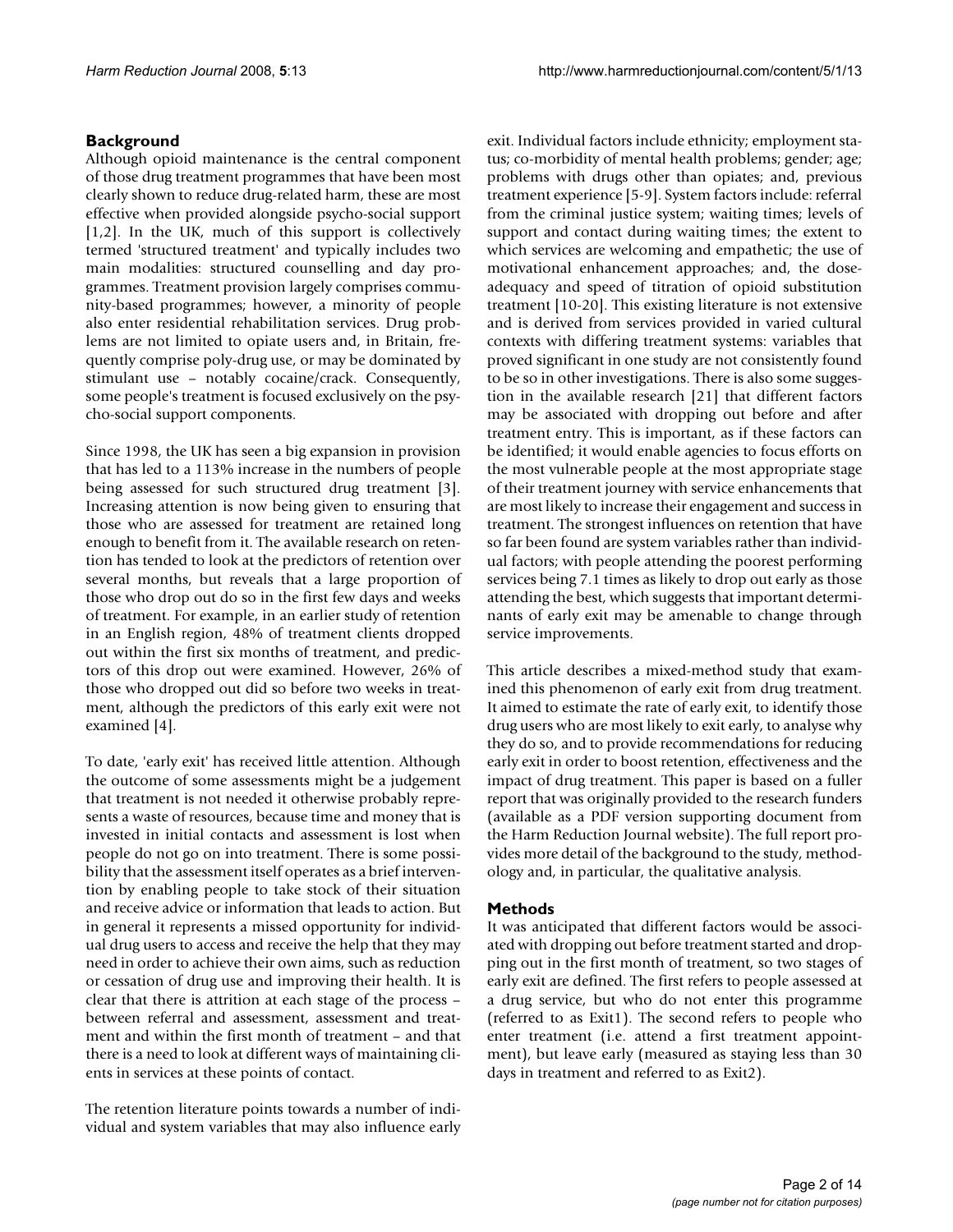#### *Quantitative methods*

From the previous research in this area, we developed the following hypotheses for testing through multivariate analysis.

1. That transition from treatment offer to treatment entry is negatively associated with (a) being male, (b) being a primary stimulant user, (c) being a member of an ethnic minority, (d) being homeless, (e) longer waiting times, (f) being younger, (g) treatment modality (i.e. other than substitute prescribing) and (h) with being referred by the criminal justice system.

2. That transition from treatment entry to retention in treatment at one month is negatively associated with the same factors (a-h).

3. That transition from assessment to retention in treatment at one month (i.e. any early exit) is negatively associated with the same factors (a-h).

4. That different factors predict drop-out from assessment to treatment entry and drop-out in the first month of treatment.

Hypothesis 4 may seem to contradict hypotheses 2 and 3, as it would be contradicted if both hypotheses 2 and 3 were completely confirmed. It is phrased in the way it is in order that we could test whether the null hypothesis (i.e. that there was no difference in the variables influencing exit at each stage) could be rejected.

We primarily used data available from the National Drug Treatment Monitoring System (NDTMS) through the National Treatment Agency for Substance Misuse (NTA). This is a standardised data set used nationally. Intentions to use additional data available in case-file records held by a random sample of drug treatment agencies in the three Drug Action Team (DAT) areas on which we focused were largely unsuccessful due to difficulties in obtaining it (these are discussed in the full report: Additional file 1).

Drug treatment services in England and Wales are categorised in four tiers. Tier 3 includes non-residential structured treatment, including prescribing, structured counselling and day programmes. Tier 4 includes residential programmes. The dataset provided from the NDTMS by the NTA included people who were in Tier 3 or Tier 4 treatment during 2005/6. The dataset provided from the NDTMS included cases with triage (i.e. assessment), start and discharge dates up to 31st March 2006. People were selected for inclusion in the analysis if:

• Their most recent triage was before February 2006 and after 1st April 2005. The cut-off date was before the end of the period for which data was available in order to give enough time for all the people in the analysis to have either entered treatment or dropped out.

• They entered any tier 3 or 4 treatment except inpatient detoxification (for which the planned length is often less than 30 days).

• They contacted treatment agencies in the three sampled DAT areas.

• They were 18 or over.

This produced a dataset that included 2,624 people.

Three outcome variables were included as dependent variables in the analyses:

1. Exit1. Drop out between triage and treatment entry.

2. Exit2. Drop out within 30 days of starting treatment.

3. Exit3. Any drop out between triage and completing 30 days of treatment.

People were coded as "yes" (1) on Exit1 if their first treatment episode had a triage date, but no start date. They were coded "yes" on Exit2 if their first treatment episode had a start date and a discharge date within 30 days of it. They were coded "yes" on Exit3 if they were "yes" for either Exit1 or Exit2. Bivariate analysis was performed using SPSS 14. We anticipated that there may be systematic differences in services and recording practices between agencies, which we would not be able to measure (e.g. there was no alternative record available to test whether agencies were systematically delaying their reporting of drop-out). We therefore used hierarchical linear modelling in order to test the influence of variables at both agency and individual level, while controlling for variation between the agencies. This was performed using  $HLM$  6.

#### *Qualitative methods*

The aim of the qualitative research was to complement the quantitative analysis through an examination of the experiential, situational and attitudinal aspects of early exit. In order to examine these elements, a series of semi-structured qualitative interviews and a focus group was conducted in parallel with the quantitative analysis. Interview guides were developed with reference to the existing literature on early exit/engagement/retention in treatment, which was reviewed as part of the research process. The guides were structured to address distinct features of the treatment process through which people pass and included prompts that were used to examine issues that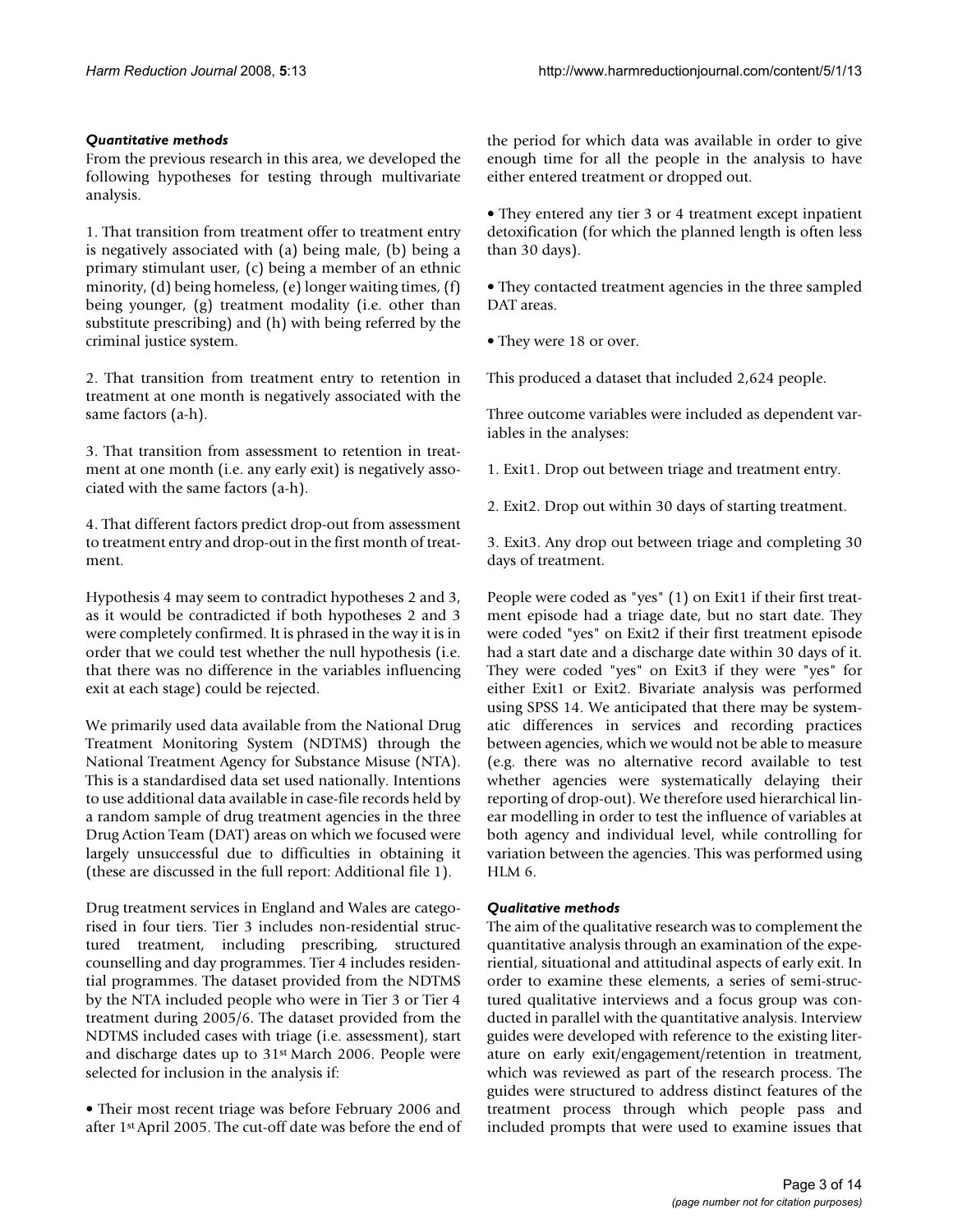were not mentioned spontaneously. They addressed questions regarding a) the circumstances of people who exit early, b) their reasons for non-engagement and, c) perceptions of system changes that might have improved retention. We involved drug treatment staff and people who have dropped out early from drug treatment in these interviews. We include the interview guide for service users (Additional file 2).

We carried out qualitative interviews with 53 clients; 22 from services in the metropolitan areas and 31 from services in the provincial area. We also interviewed 16 members of service staff. We recruited both clients and staff via the main treatment services. Clients were asked by treatment staff at the point of assessment if they would like to be interviewed by researchers from the project, should they drop out before twelve weeks.

We were fully aware in advance that service users who disengage rapidly from treatment may be harder to engage in allied research and we tried to address this by the following methods:

- We paid interviewees for their time and contribution.
- Care was taken to ensure that all information about the study was easily understood by people with low literacy.

• Other than recruiting people through treatment services, we also used snowball sampling from interviewees to identify other potential respondents [22].

As far as possible, we included interviewees with characteristics to reflect our theoretical concerns including males and females, a full range of age groups, members of different ethnic groups, offenders, users of different drugs and people who have exited from services at different times; i.e. between assessment and treatment provision and within the first month of treatment.

Analysis of qualitative data should, ideally, proceed until data saturation is achieved i.e. interviews no longer generate new themes. However, this is incompatible with a project that, by necessity, has a finite budget and fixed timeline. A recent study has reported that data saturation was achieved after 12 cases, with most significant themes emerging within the first six cases [23]. We had intended to recruit at least 20 people from each of the sub-groups implied by the main theoretical concerns described and although this aim has not been met in every instance, we believe that we have enough data from each group to be confident about results. No new themes relating to gender, type of drug use, offending and mental health were identified in the latest analysed interviews with women, heroin, poly-drug and crack users, recent offenders and those with mental health problems respectively. We are less confident that we achieved data saturation on issues relating to ethnicity.

The analysis of the qualitative interviews was shaped by our knowledge of the existing literature, themes that had emerged in previous reports and our knowledge of the data. Consequently, our analytical approach is best described as adaptive coding [24].

Throughout this article, participants have been anonymised (Table 1).

#### *Sample description*

Table 2 shows the characteristics of the sample that was included in the analysis of monitoring data, which included clients whether they dropped out or not. In general, the sample is typical of the caseload of English drug treatment agencies, in that they were predominantly white, male opiate users in their late twenties and thirties. Values of the referral source variable were combined to create a variable for whether the person was referred through the criminal justice system (CJS). A combined variable was also created for whether the primary drug was a stimulant. The distribution of ages showed several outliers above the age of 56. These ages were transformed to 56 in order not to distort the other analyses with their extreme values. The distribution of days waiting between referral and treatment start were highly positively skewed, with many zero values, and so could not be transformed to normality for use in parametric tests. They were instead recoded to create a dichotomous variable with a score of zero indicating a short waiting time and a score of 1 indicating a long waiting time (with the split between short and long defined as the median of 13 days). Just over half the sample had their triage assessment recorded as on the

#### **Table 1: Qualitative sample characteristics**

|                    | N               |                         | N  |
|--------------------|-----------------|-------------------------|----|
| Age range          |                 | Gender                  |    |
| $19 - 25$          | 9               | Men                     | 39 |
| $26 - 30$          | п               | Women                   | 14 |
| $31 - 35$          | 7               | <b>Ethnicity</b>        |    |
| $36 - 40$          | 9               | White British           | 40 |
| $41 - 45$          | Ш               | Mixed heritage          | 5  |
| $46 - 50$          | 5               | <b>Black British</b>    | 4  |
| >50                |                 | Irish                   | າ  |
| Primary drug used  |                 | Asian British           |    |
| Heroin             | 22              | Traveller               |    |
| Poly-drug use      | $\overline{14}$ | Recent offender         |    |
| Crack              | Н               | Yes                     | 28 |
| Cannabis           | 4               | No/not reported         | 25 |
| Amphetamine        |                 | Psychiatric comorbidity |    |
| Prescription drugs |                 | Yes                     | 18 |
|                    |                 | No/not reported         | 35 |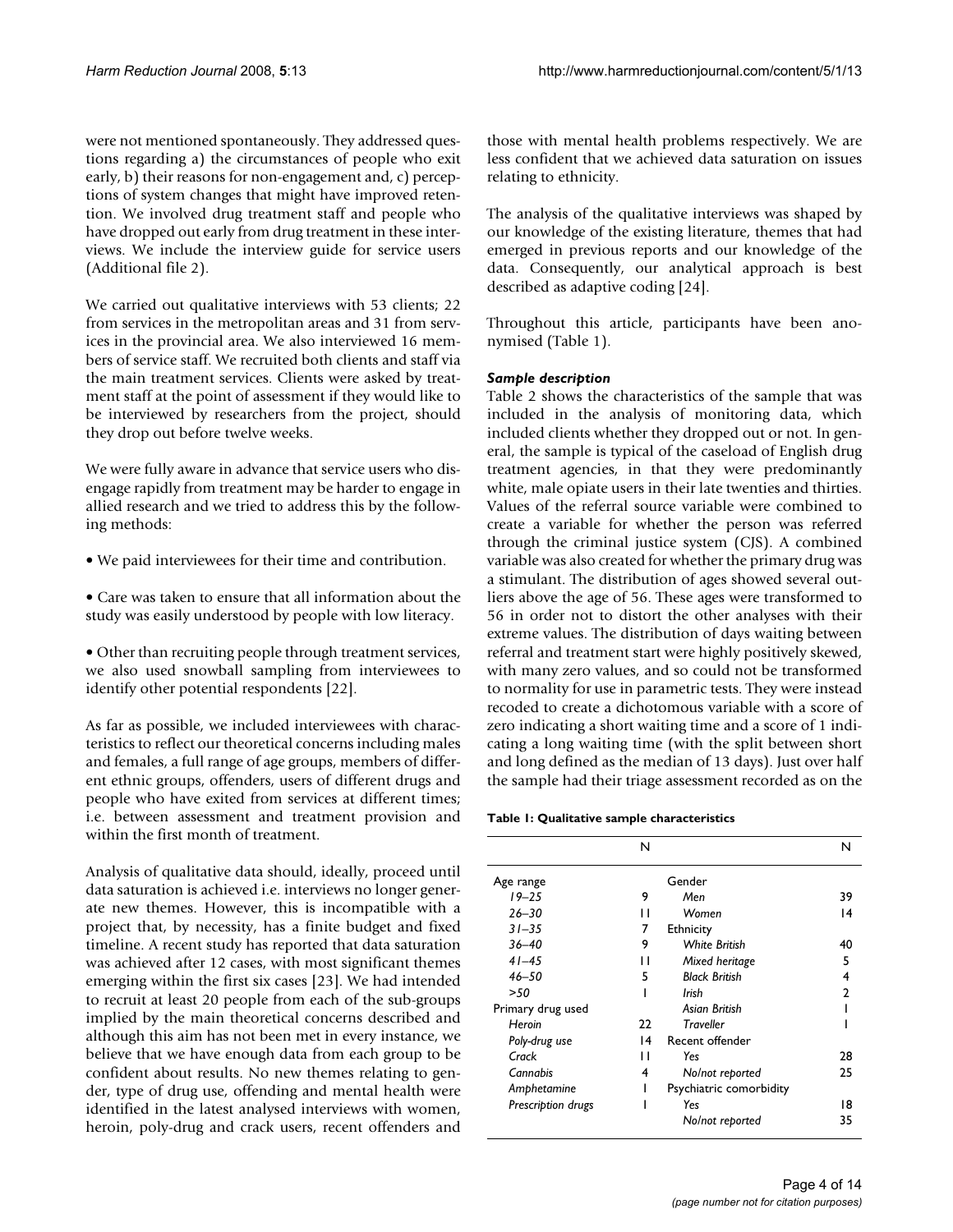#### **Table 2: Sample characteristics at entry**

|                                          |            | n     |                                     |             | n     |
|------------------------------------------|------------|-------|-------------------------------------|-------------|-------|
| Mean age (standard deviation)            | 32.8 (8.7) | 2,624 | Mean days waiting: referral - start | 23.6 (58.8) | 2,169 |
| Proportion male                          | 68.2%      | 2.624 | Proportion waited for triage        | 49.60%      | 2.624 |
| Ethnicity                                |            | 2,624 | Modality entered                    |             | 2,136 |
| White                                    | 81.8%      |       | Prescribing                         | 37.8%       |       |
| <b>Black</b>                             | 6.7%       |       | Structured counselling              | 33.5%       |       |
| Asian                                    | 4.5%       |       | Day programme                       | 5.8%        |       |
| Mixed                                    | 3.4%       |       | Residential rehab                   | 3.3%        |       |
| Other                                    | 2.6%       |       | Other                               | 19.1%       |       |
| Referral source                          |            | 2.624 | Primary drug at entry               |             | 2.624 |
| Self                                     | 48.7%      |       | Heroin                              | 52.2%       |       |
| GP                                       | 8.6%       |       | Crack                               | 12.9%       |       |
| Other drug service                       | 7.2%       |       | Cannabis                            | 11.8%       |       |
| Probation                                | 5.9%       |       | Cocaine                             | 8.9%        |       |
| Arrest referral/DIP                      | 5.1%       |       | Methadone                           | 3.0%        |       |
| <b>CARAT/Prison</b>                      | 5.0%       |       | Amphetamine                         | 2.9%        |       |
| <b>DTTO/DRR</b>                          | 3.4%       |       | Anti-depressants                    | 1.5%        |       |
| Psychiatry                               | 2.3%       |       | Benzodiazepines                     | 1.3%        |       |
| Others                                   | 13.8%      |       | Primary drug is a stimulant         | 24.7%       |       |
| Referred through criminal justice system | 19.2%      |       | Is a current injector at entry      | 17.8%       | 2,624 |
| Drug Action Team                         |            | 2.624 | No fixed abode at entry             | 10.1%       | 2,417 |
| Kent                                     | 54.1%      |       |                                     |             |       |
| Islington                                | 28.2%      |       |                                     |             |       |
| <b>Waltham Forest</b>                    | 17.6%      |       |                                     |             |       |

same day that they were referred. For those who had to wait for triage, the average days waiting was 21 (standard deviation: 49.5). In analysis, a dichotomous variable indicating whether the person waited any days between referral and assessment was used.

In addition to the variables needed to test the hypotheses listed above, a variable on whether the person reported that they were a current injector was used in order to provide a further test of the influence of the type of drug use on early exit.

# **Quantitative Findings**

Overall, 24.5% of the sample dropped out at the stages that have been defined as early exit for this study. The proportion of the sample that dropped out before starting treatment was 16.7%, compared to 7.8% who dropped out between starting treatment and staying in it for 30 days. This means that over two thirds of those who dropped out between assessment and 30 days in treatment did so before they entered treatment.

#### *Bivariate analysis*

Table 3 lists the characteristics that have been hypothesised to be associated with early exit and shows that several turned out to display significant associations in bivariate analysis. For these tables (and the following multivariate analysis), people who dropped out before treatment entry were excluded from the analysis of Exit2 (drop out within 30 days of entering treatment).

The average age of those who exited early was significantly lower than of those who continued in treatment at both stages of early exit. Those who dropped out before starting treatment had an average age of 31.9, compared to 32.9 for those who did not ( $p < 0.05$ ). The difference for those who dropped out between entry and 30 days in treatment was 31.7 to 33 ( $p < 0.05$ ). And the average age of those who dropped out at any stage between assessment and 30 days in treatment was 31.9, compared to 33 for those who stayed in treatment at this stage ( $p < 0.01$ ).

In the cross-tabulation analyses presented in Table 3, the general pattern was that characteristics of the sample members were significantly associated with exit before treatment but not exit in the first 30 days of treatment for all the variables for which data on this earliest stage of exit was available. The wait from referral to starting treatment was not associated with early exit. It is interesting that referral through the CJS was associated with a greater likelihood of dropping out before treatment started, but a lower likelihood of dropping out within 30 days of starting treatment (although the difference was not significant at this stage, and not big enough to cancel out the effect of drop out before treatment on the overall rate of early exit).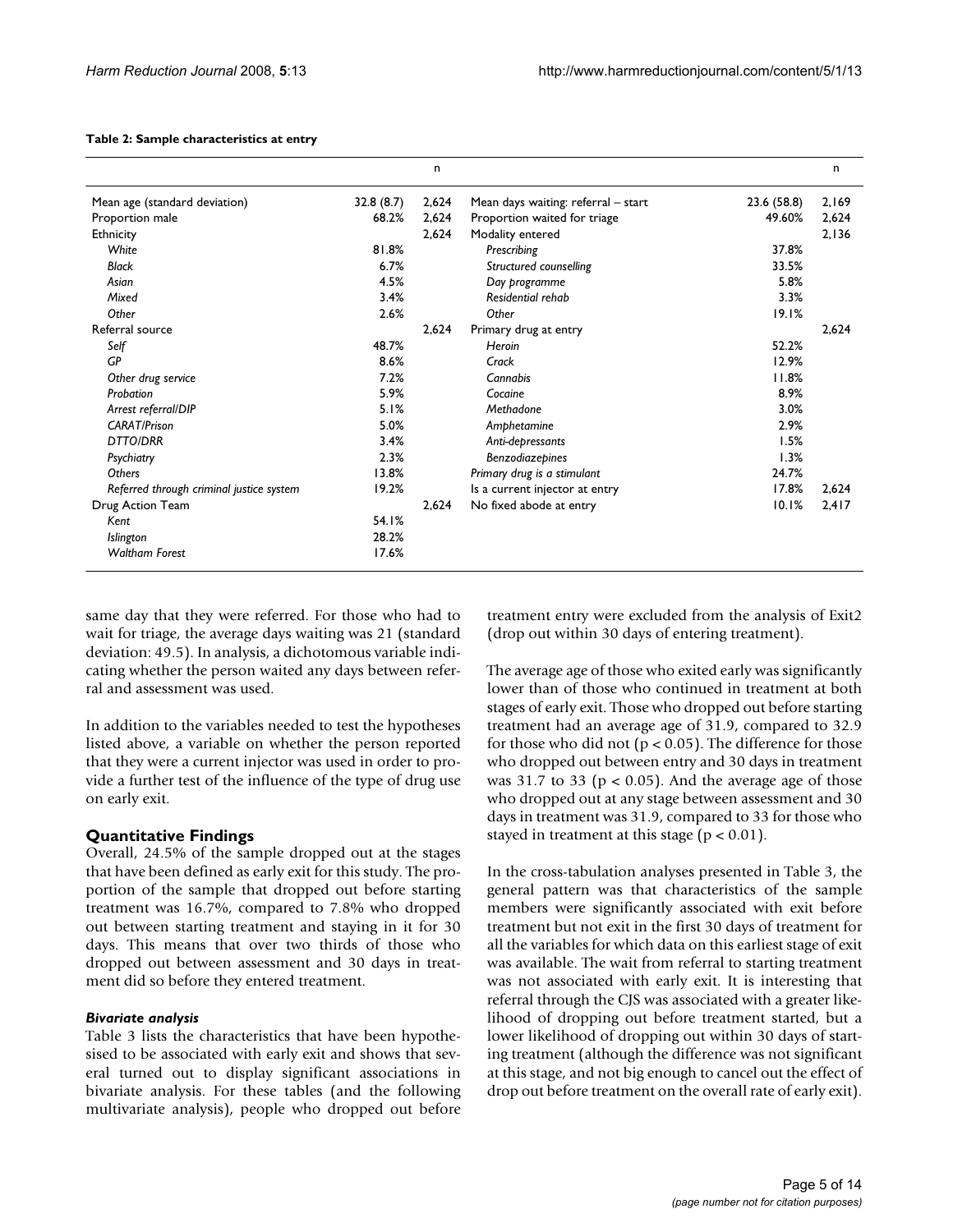|                      | n     | Exit1 (before start)    | Exit2 (within 30 days treatment) | Exit3 (any early exit) |
|----------------------|-------|-------------------------|----------------------------------|------------------------|
| Sex                  |       |                         | n/s                              | $*$                    |
| Male                 | 1,789 | 18.3%                   | 9.8%                             | 26.3%                  |
| Female               | 835   | 13.4%                   | 8.4%                             | 20.7%                  |
| Ethnicity            |       | $\ast\!\!\ast$          | n/s                              | $\ast\!\!\ast$         |
| White                | 1,945 | 17.9%                   | 9.9%                             | 26.2%                  |
| Other                | 679   | 13.3%                   | 6.9%                             | 19.7%                  |
| Referral source      |       | $\left \diamond\right $ | n/s                              | $*$                    |
| CJS                  | 507   | 24.1%                   | 7.5%                             | 29.7%                  |
| Other                | 2,117 | 15.0%                   | 9.7%                             | 23.7%                  |
| Primary drug         |       | $*$                     | n/s                              | $*\!\!\!\!\times\!\!*$ |
| <b>Stimulant</b>     | 657   | 19.9%                   | 11.2%                            | 29.8%                  |
| Other                | 1,967 | 15.7%                   | 8.7%                             | 23.2%                  |
| Injecting status     |       | $*$                     | n/s                              | $*$                    |
| Current injector     | 466   | 9.4%                    | 6.9%                             | 15.7%                  |
| Not current injector | 2,158 | 18.3%                   | 9.9%                             | 26.4%                  |
| Housing status       |       | $\left \diamond\right $ | n/s                              | $\ast\!\!\ast$         |
| Is NFA               | 265   | 26.0%                   | 12.2%                            | 35.1%                  |
| Not NFA              | 2,143 | 14.8%                   | 9.2%                             | 22.7%                  |
| Wait for triage      |       | n/s                     | n/s                              | $*$                    |
| Any                  | 1,302 | 18.2%                   | 10.6%                            | 26.8%                  |
| None                 | 1,322 | 15.3%                   | 8.1%                             | 22.2%                  |
| Wait for treatment   |       |                         | n/s                              | n/s                    |
| Long                 | 1,106 | $\blacksquare$          | 9.5%                             | 9.5%                   |
| Short                | 1,028 |                         | 9.6%                             | 9.6%                   |
| Type of service      |       |                         | $*$                              | $*$                    |
| Prescribing          | 806   | $\blacksquare$          | 6.7%                             | 6.0%                   |
| Other                | 1,329 |                         | 11.7%                            | 11.7%                  |

#### **Table 3: Bivariate associations with early exit**

 $*$  p < 0.05,  $*$  $p$  < 0.01

The modalities that had the highest rates of drop out between entry and 30 days in treatment were day programmes, structured counselling and residential rehabs, at 15.4% 14.3%, 12.7% respectively.

#### *Agency differences*

As reported above, we anticipated that there would be differences between agencies in the rate of drop-out. Large differences in retention between agencies have been found by earlier studies [4,25], and these were also found in this study. Figure 1 shows the rates of early exit that appear in the monitoring data for those agencies that reported at least 20 people entering treatment in this dataset. Each bar in the chart represents a separate agency. There is a high degree of variability between agencies, with a range of between 97.6% and 0% dropping out at the early exit stages. The extremes of this range are represented by reasonably small agencies. The three with the highest and the two with the lowest rates of early exit reported less than 88% people entering treatment (over two thirds of people in the dataset entered treatment at larger agencies). Although disparities in retention rates have been found by other studies, it does not seem plausible that such large differences could arise without there being some differences in recording practices between agencies. For example, it is unlikely, given the relatively common occurrence of exit at both stages of early exit, that several agencies had no clients dropping out at either one of these stages. Yet this is what Figure 1 would suggest. It is very likely that some agencies have much lower rates of early exit than others, but this effect may be being exaggerated (or, in



#### **Figure 1**

**Rates of early exit by agency (includes only agencies with at least 20 people entering treatment).**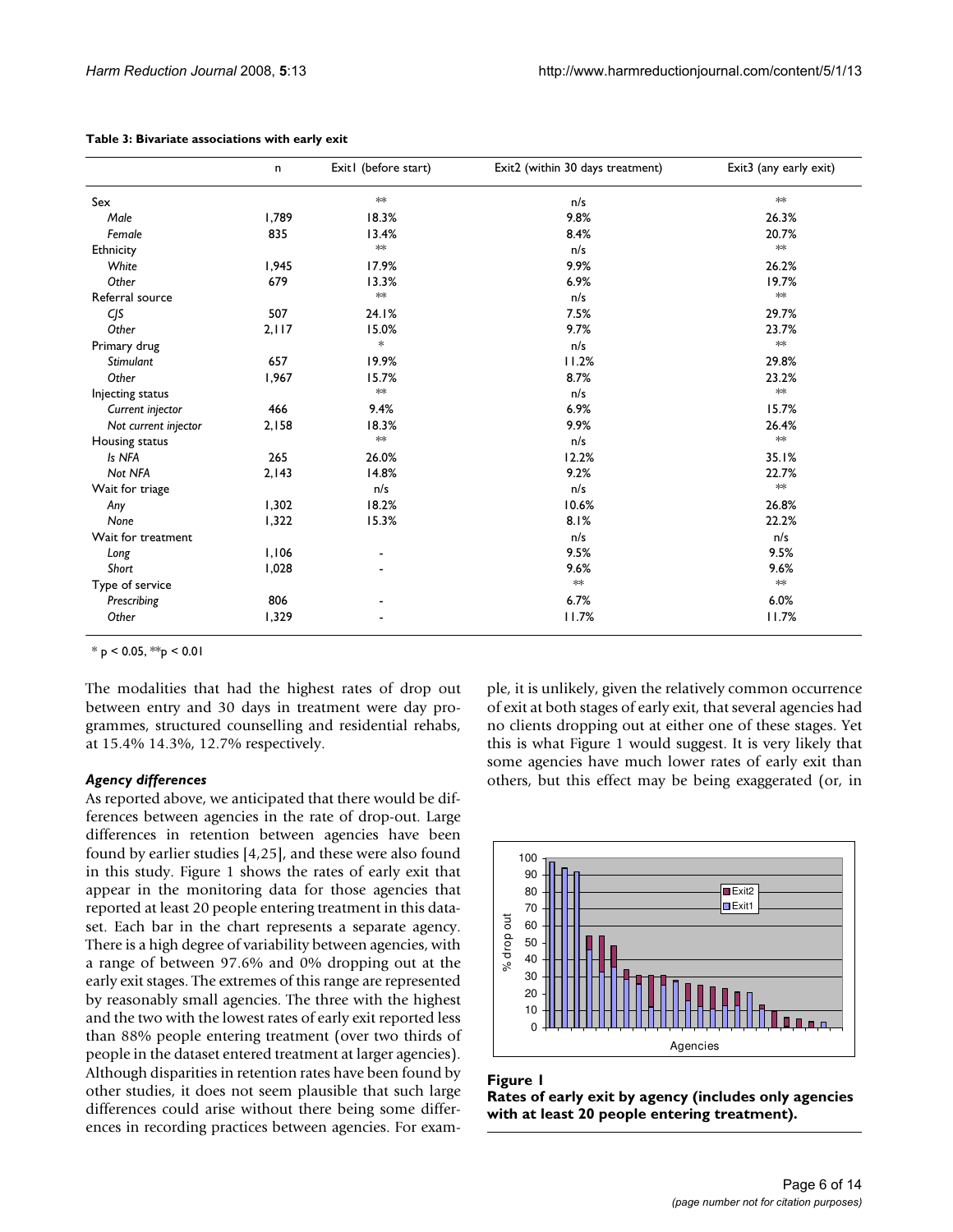some cases, masked) by different recording practices for dates of entry and exit to and from treatment.

#### *Hierarchical linear modelling*

The technique of hierarchical linear modelling (HLM) allows agency effects to be taken into account. Each of the significant variables in Table 3 was included at level 1 in separate HLM models with Exit1, Exit2 and Exit 3 as the outcome, dependent variable and with the agency that they contacted at level 2. Three characteristics of the agencies were also included at level 2 in separate HLM models; agency size (dichotomous around the median of 6 assessments in the sampled period), the agency's mean waiting time between referral and triage (dichotomous around the median of 6 days) and that agency's mean waiting time between referral and start of treatment (dichotomous around the median of 20 days). The variables that were significant in these separate models were then entered together into the final models. Of the agency characteristics, the size and mean wait for treatment were not significant in the separate models. Neither were the sex, referral source, primary stimulant use, and the waiting time for triage or treatment of the service users. These variables were therefore not included in the models reported in Table 4.

The odds ratios reported in this table show the predicted likelihood of a person exiting early, given the characteristics included in the models. They suggest that younger people were more likely to drop out early. For each unit increase in the standardised age variable (i.e. the standard deviation in age, or 8.7 years), the predicted odds of exiting early at any stage reduced by a factor of 0.87. In this analysis, CJS referral and being of no fixed abode were not predictive of exit before treatment entry (Exit1), but those who were of white ethnicity and those who were not current injectors were significantly more likely to drop out at

#### **Table 4: HLM models of early exit**

this stage. Apart from age, no other personal characteristics were predictive of exit between treatment entry and 30 days (Exit2). Being in prescription treatment was strongly associated with retention at this stage. Younger age, not being a current injector and being of no fixed abode were significantly associated with any early exit (Exit3).

We were limited in the characteristics of agencies that were available to us in the data. Of the three that were present in the data (size, mean wait for triage and mean wait for treatment), only the mean wait for triage was significantly associated with one of the stages of exit. People who entered treatment at an agency that had a higher than median mean waiting time for triage were 2.47 times more likely to drop out before 30 days in treatment than were people who entered treatment at an agency with low mean waiting times for triage.

The HLM analysis supports the hypothesis that individual characteristics were significantly associated with early exit for some characteristics, but not others. One variable that was not included in the original hypotheses but was present in the dataset and in the analyses was also consistently predictive of any early exit in all three forms of analysis. People who reported being a current injector were less likely to exit early than those who did not. This mode of drug use seemed to be more influential than the actual type of drug consumed in influencing early exit.

These quantitative results suggest that homelessness, not being a current injector, being young, and being referred by the criminal justice service are important characteristics that are associated with early exit from treatment. The high variation in rates of early exit between agencies, the low rate of early exit from prescribing treatment and the finding in HLM that people are more likely to drop out in the first few days of treatment at agencies with high

|                                      | Exit1 (before start) | Exit2 (within 30 days treatment) | Exit3 (any early exit) |
|--------------------------------------|----------------------|----------------------------------|------------------------|
| Agency has high mean wait for triage |                      | $2.47**$                         |                        |
| 95% confidence interval              |                      | $1.25 - 4.9$                     |                        |
| Is of white ethnicity                | l.28 <sup>∗⊳k</sup>  |                                  |                        |
| 95% confidence interval              | $(1.05 - 1.57)$      |                                  |                        |
| Has no fixed abode                   |                      |                                  | $1.37**$               |
| 95% confidence interval              |                      |                                  | $(1.1 - 1.71)$         |
| Is current injector                  | $0.72*$              |                                  | $0.68**$               |
| 95% confidence interval              | $(0.59 - 0.88)$      |                                  | $(0.56 - 0.82)$        |
| Treatment is prescription            |                      | $0.37**$                         |                        |
| 95% confidence interval              |                      | $(0.19 - 0.72)$                  |                        |
| Age                                  | $0.88**$             | $0.98**$                         | $0.87**$               |
| 95% confidence interval              | $(0.81 - 0.97)$      | $(0.97 - 0.998)$                 | $(0.8 - 0.96)$         |

Population average models with robust standard errors

 $*$  p < 0.05,  $*$  $p$  < 0.01

Blank cells indicate variable not included in final model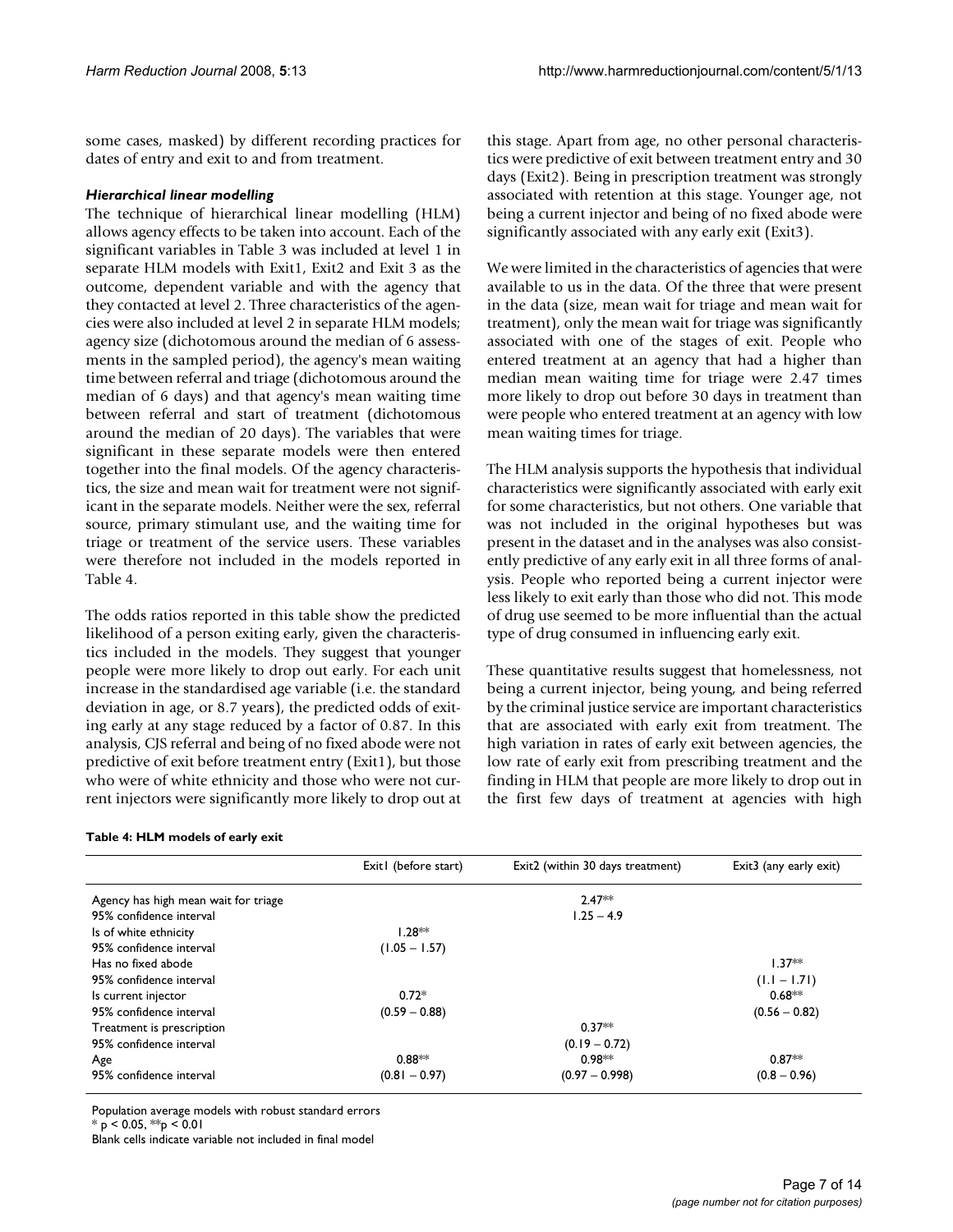median waiting times for triage suggest that individuals' characteristics may not be as influential as the type (and quality) of service that is provided. The qualitative data enabled us to look at these characteristics of individuals and services in more depth.

# **Qualitative findings**

This part of the article describes findings from the qualitative interviews with service users and practitioners. These are much more comprehensively reported, including quotations from clients and staff in the full report which can be found as a PDF link on the Harm Reduction Journal website. Here we have restricted our description of the findings to a summary of the main themes that emerged.

#### *Explanations offered for early exit*

As can be seen in Additional File 2, the service user interview guide proceeded through open questions about people's reasons for early exit in their own terms before probing of *a priori* factors that have previously been linked to disengagement/retention within the literature.

Explanations for early exit from services were diverse and did not all signify treatment failure. For example, some clients reported that they had dropped out of treatment because they had become abstinent and therefore that they not feel that treatment was needed. Other clients who were in contact with a range of health and social care services had disengaged because they felt they were receiving adequate support from elsewhere. Nevertheless, many of the explanations offered by clients for early exit point to matters that may be important for understanding how engagement might be improved.

# *Motivation vs. Treatment Options as Explanations for Disengagement*

A number of former clients primarily attributed their disengagement to their own motivation rather than any fault of the treatment agency. This very much reflects professional discourse that locates responsibility for drug misuse and disengagement with the individual alone. Both our data and the research literature however indicate that motivation can be developed or discouraged by the treatment agency [15,26] Thus if motivation is viewed as mutable and arising from the dynamic interplay between the person and the service – rather than simply as an intrinsic property of the person – it appears that service factors such as waiting times, cancelled appointments and protracted assessment processes can each operate to diminish motivation. Conversely, clients reported that letters and phone calls from the service after a missed appointment had encouraged them to re-engage.

Four clients interviewed had attended private clinics for prescriptions, detoxification and residential rehabilitation and one, who was unable to get buprenorphine through the NHS, was buying it through the internet. This suggests that for some drug users it is less a problem of motivation and more a question of poor correspondence between how or what treatment is offered and the person's perceived needs. The mismatch between need and what was offered arose most often in two areas: access to residential rehabilitation and the prescribed treatment that was offered.

Although service users were often aware of its expense, many felt that residential rehabilitation was the best hope they had of distancing themselves from both their dependence and the factors that triggered relapse; but of those who had requested residential rehabilitation few were able to obtain it, or had been considered for it.

Likewise, many clients who had an expressed preference for buprenorphine rather than methadone had been denied this option. Staff reports of the relative costliness of buprenorphine compared to methadone suggest that there may be a post-code lottery effect in substitute prescription, or that there are restrictive criteria for prescribing buprenorphine. Among those people receiving methadone, service users described problems with low initial doses and slow titration (i.e. these low initial doses were only gradually increased to levels that they were comfortable with), which meant that they were likely either to drop-out of treatment or to use street heroin 'on top'. While there may be sound clinical reasons for slow upwards titration of methadone, both this practice and clients' concerns over the availability of buprenorphine and of tier four (residential) services referrals, point, in our view, to the need for both the criteria for and the methodology of treatment to be made explicit to service users. Clients reported in addition that problems with prescribing were sometimes exacerbated by other factors including the attitude of pharmacy staff – most opioid substitution treatment is subject to supervised consumption in these settings – or a requirement to attend a pharmacy that was hard to get to.

#### *Service Factors for Disengagement*

Most factors identified by service users and practitioners as affecting early exit appear, to some extent, to be under the control of drug treatment agencies e.g. bureaucracy, waiting times and the lack of treatment options. Yet, although practitioners were often aware of factors that deterred service users from remaining in treatment, many felt that resource constraints, organisational structures or bureaucracy imposed by senior management meant these were outside their control.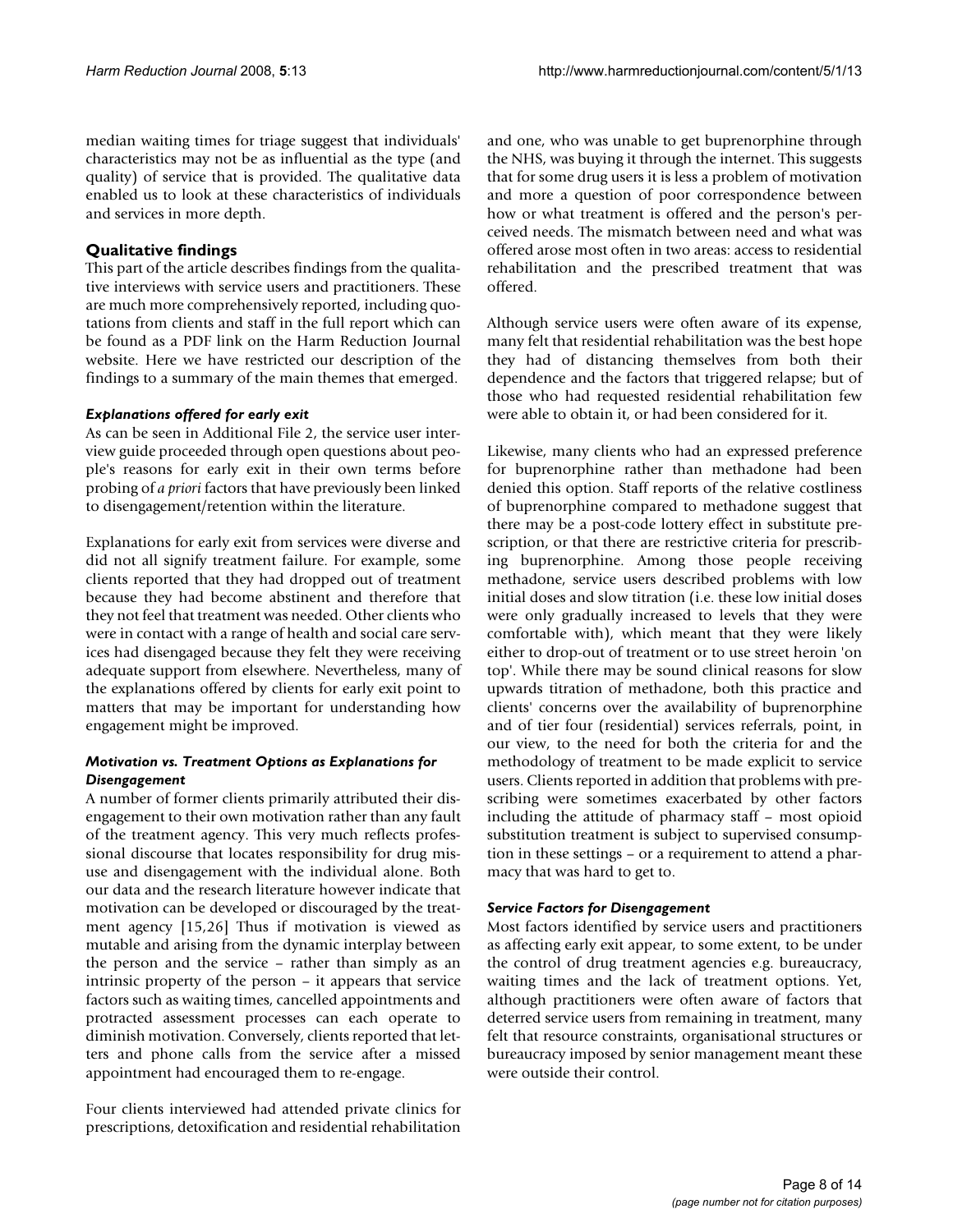# *The Drug Service Building*

Views contrasted more regarding whether or not the setting of the service itself (specifically the state of repair and layout of the building) had a negative impact. Whereas workers felt this was important, few service users considered this to be an issue and some felt that the neglected state of the service was less intimidating. Indeed, the vast majority of service users were relatively positive about their first visit and mentioned that both the staff and the building gave a good first impression. However, of those who had largely positive first impressions, not all stayed that way, with several feeling that once they had been assessed, the good service came to an end.

# *Staff*

Service users made assorted negative comments about staff – usually their 'keyworker'. These included: a sense of being belittled; resentment at being treated by someone who they perceived to have little direct understanding or experience of drug problems; and comments on what was seen as a general detachment and unresponsiveness of staff who left them feeling that they had been offered a service that was available rather than one that they had either asked for or that met their needs. There were, nevertheless, contrasting accounts by service users of staff who were well-regarded and who they felt had made an important difference to their lives, and some service users explained the staff attitude in terms of under-resourcing and strains on the service. Unwieldy, repetitive assessment processes were identified by both staff and service users as one factor that contributed to this.

# *Waiting Times*

Consistent with the quantitative data, reported waiting times varied considerably between services and often seemed to exceed national targets. As expected, longer waiting times were often referred to by staff and service users as having an adverse effect on engagement. Other problems were reported by clients to have arisen once they had entered treatment. For those who had stopped using drugs, mixing with service users who were still using in day programmes for example was reported to be distracting and encouraging of relapse. There were several reports by service users of drugs being used within the day programme service. Allied problems were reported by younger clients who did not use opiates, yet were exposed to the dominant, older, opiate using group, who were often entrenched in the criminal justice system.

# *Dislike of Counselling*

Finally, some clients reported that they were deterred by the general therapeutic ethos of counselling and groupbased work. Within counselling, the simple expectation of talking openly about drug problems with a stranger was a problem for some clients. And besides the problems described above, groups sometimes included people whom the service user already knew from within their social network, and with whom they did not wish to associate or disclose personal information.

# *Drug Using Network*

Services were perceived by practitioners and service users to be oriented towards older, male, opiate users, who did tend to comprise the larger part of the population using the services studied. In particular, women and younger people sometimes reported that they viewed services as being less well geared to their needs. There was also concern that by using the service, there was a risk of being misidentified as a 'smack head', as opposed to say someone who *just* had problems with cannabis – with the lesser degree of stigma this was perceived to carry. By contrast, there was no evidence from client interviews that services were seen as inaccessible to black and minority ethnic (BME) groups, which is consistent with service utilisation patterns that were in proportion to the general population. This is consistent with our quantitative finding that it was white people who were more likely to exit before treatment entry. However, our BME sample was not large and the interviewers were white, which may mean that problems here are not reflected within the data.

# *Male-Domination of Services*

Although our quantitative data suggested that gender was not a significant predictor of early exit, practitioners felt that women, particularly those referred by the criminal justice system, were *more* likely to be retained in treatment than their male counterparts, once engaged. Nevertheless, some clients who were parents of young children identified problems with childcare that impeded attendance. They also described reluctance to attend treatment services because of concerns that social services would be alerted to their drug use.

For female commercial sex workers in the provincial area there was the suggestion in both staff and client interviews that the nocturnal nature of the work meant that services that operated between nine a.m. and five p.m. were not so accessible. There were also indications from both staff and client interviews that the relatively dense social network of drug users could result in women having to use services that were simultaneously attended by male perpetrators of domestic violence – a particular problem within day programmes that involve a strong emphasis on group-based work.

# *Challenging the Notion of Chaos*

Practitioners often discussed a 'chaotic' sub-group of service users that were especially difficult to engage and retain in treatment; with crack cocaine use as a common feature and – to a lesser extent – benzodiazepines. In part, this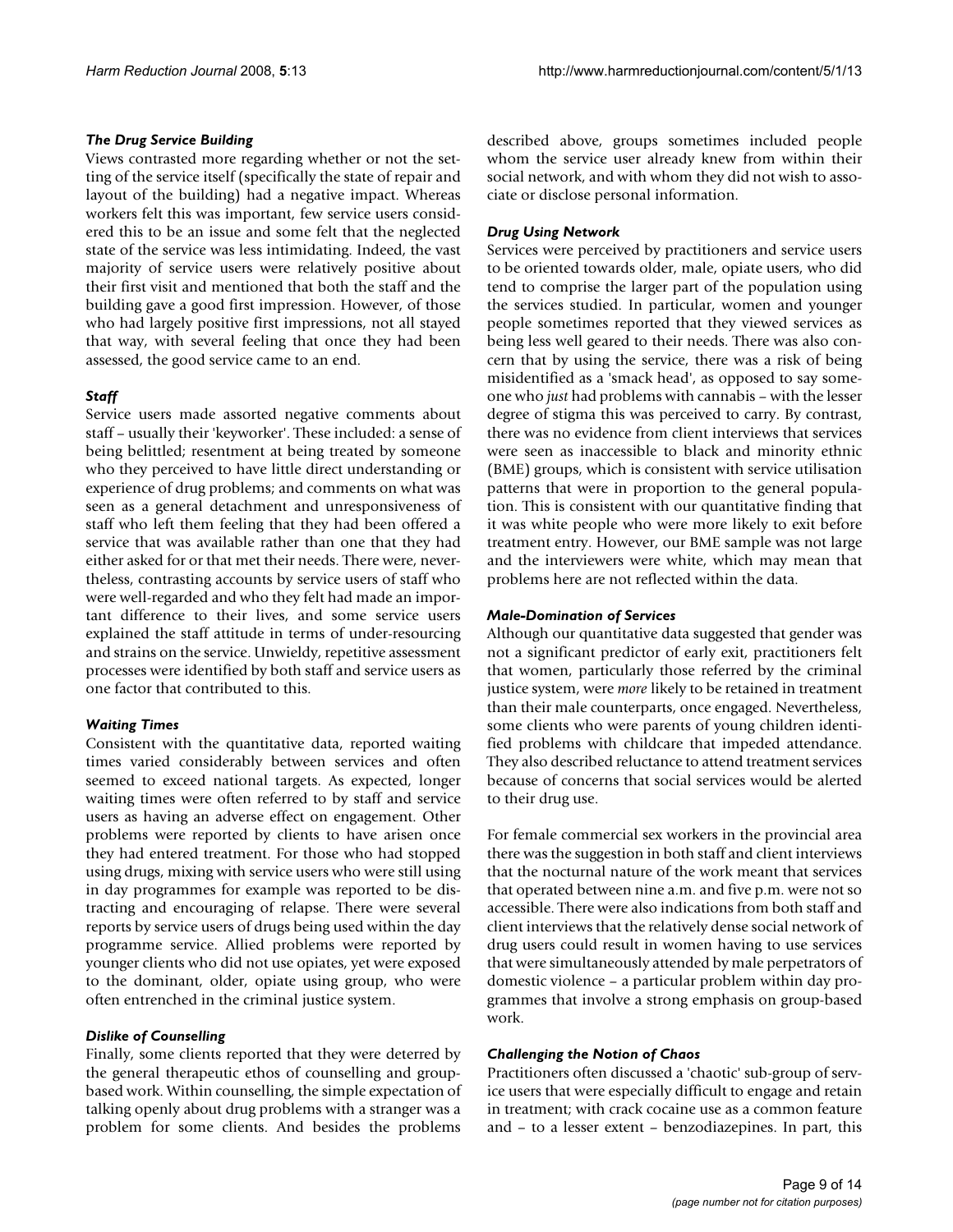group overlapped with commercial sex workers. However, on closer examination, the problems with such 'chaotic' clients seemed to be substantially explained by the relative impotence of psychosocial interventions for crack users – compared to opioid substitution plus psychosocial support. Again, there were indications from client and staff interviews that services were poorly geared to the requirements of people whose lifestyles were perceived to be more nocturnal; with endorsements for outreach, low threshold services that were more flexible and provided more assistance with basic needs, such as nutrition.

#### *Dual Diagnosis*

Where clients had co-existing drug and mental health problems, the influences were diverse. Staff reported that severe problems sometimes meant that people were very determined to get help and engage well, but the accompanying disorganisation could also impede the process. Some clients who were involved with multiple agencies reported that they experienced intervention overload. Engagement was affected by the challenge of attending multiple appointments with multiple organisations who were not necessarily working as closely as they might. For these and other groups where a constellation of problems such as domestic worries, poor accommodation or financial concerns affected the person's ability to attend appointments, some practitioners described the particular importance of flexibility during the early phase of treatment, which they felt was beneficial.

# *Criminal Justice Referrals*

Irrespective of whether they had come to the service 'voluntarily' or via the criminal justice system, most respondents reported that the decision to seek treatment was largely their own, even though there was often pressure to seek help in the background from the family or social care agencies. In a minority of cases clients felt that attendance had been imposed by the criminal justice system and that their subsequent disengagement was a consequence of this.

#### *Poor Information Base*

Many service users interviewed felt they did not know enough about what to expect of treatment and few felt adequately prepared. There was evidence from service user interviews that out-dated or unfounded word-of-mouth information about drug services could be influential in whether or not drug users sought treatment at all: common themes included long waiting times, difficulty in accessing treatment and lack of support. There was also evidence of word-of-mouth information about the properties of methadone and its relative effectiveness compared to buprenorphine for example. In our view there is thus a need for drug services to produce targeted advertising of the services that can be provided and to counter myths about the effects of substitute opioids. In addition, it is our view that treatment services need to ensure that the expectations of those entering treatment are in line with what is available.

# **Discussion**

This study included a mixture of quantitative and qualitative methods. In this section we discuss how the findings of these methods converge or diverge, as well as their limitations in answering the questions we have sought to address.

#### *Comparing methods*

In general, our quantitative findings on the kinds of drug users who were most likely to drop out early (i.e. those who were young, homeless, or not injectors) link well with our qualitative data, which suggested that the sampled services tend to be focused on the needs of the people who could be described as the traditional client group of drug treatment services; opiate users in their late twenties and thirties. Other drug users, who have different needs and are involved in different social networks may perceive such services as intimidating and excluding. There is some rationale to this, given the history of English drug problems, which have long been associated with heroin use and, more recently, with the threats of HIV and Hepatitis C to injecting drug users. It is also true that drug treatment services may have, in the form of opiate substitution drugs, more to offer heroin injectors who wish to move to less dangerous forms of drug use. Nevertheless, as 59% of problematic drug users have recently been estimated to be users of crack [27] and attention shifts to the needs of younger drug users who fit the alcohol-cannabis-cocaineecstasy profile described by Parker [28], it is increasingly important that drug treatment agencies develop services that can attract and retain people outside the traditional client group.

For some homeless drug users, consistent attendance at drug service appointments may raise practical difficulties and represent less of a priority compared to overwhelming housing needs. Particularly in the provincial DAT region, the perception that services are primarily oriented to opiate using men in their late twenties and early thirties seemed to deter younger and non-opiate users, both male and female from engaging with services.

There were other themes on which the quantitative and qualitative analyses seemed to concur. One was the apparently greater likelihood of early exit among men, although, as discussed above, this may be due to the greater proportion of CJS referred clients among men than women. Our quantitative analysis suggested that people who were referred by the criminal justice system were more likely to drop out between assessment and treat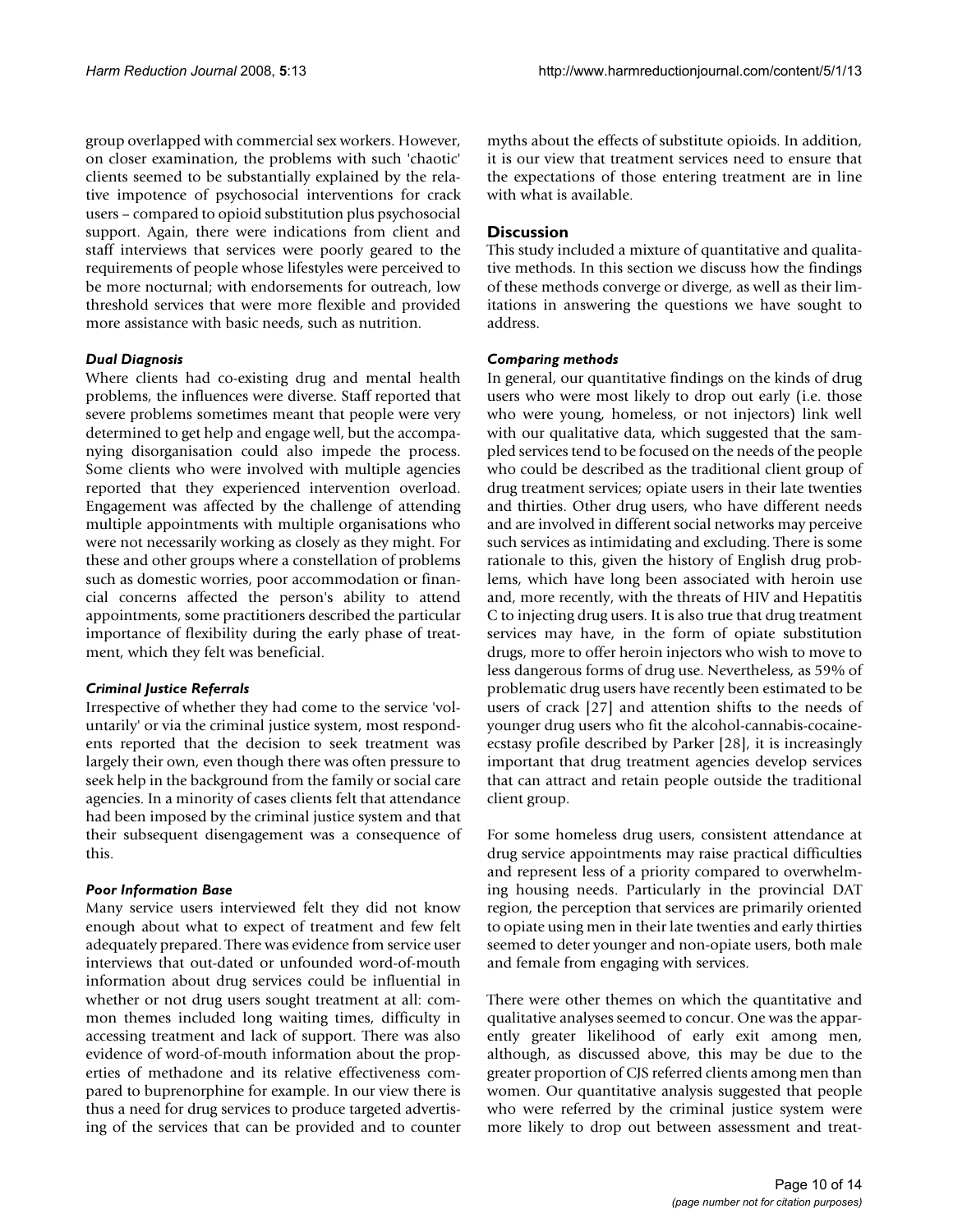ment entry, but not between entry and 30 days in treatment. Our qualitative interviews with people who had been referred in this way supported the findings of other research [29] that being involved with the CJS does not necessarily mean that drug users have lower readiness to change than other treatment clients. The high rate of dropout after assessment suggests that some criminal justice involved drug users may be being referred inappropriately to day programmes, when they have expressed no willingness or need to enter treatment. This was found, for example, in the recently published evaluation of the Restriction on Bail pilot [30]. It may also be the case that CJS involved clients need more intensive support to get them from assessment to treatment entry, as they are likely to be dealing with a number of problems including legal, medical and housing needs, as well as treatment needs. Services that have been made available to offenders, such as rapid entry to treatment, may therefore enhance their early retention.

Our two data sources both suggest that some agencies are better than others at getting the basics right; i.e. providing a positive, welcoming environment to which drug service users wish to return once they have first encountered it. Once these basics are addressed, more systematic use of motivational interviewing and other counselling enhancements may offer the prospect of further improvements in retention rates. Specific examples include node link mapping – a technique which involves the counsellor and client creating a diagram of thoughts, feelings and actions and how they are linked, which has been found to increase client engagement and retention in treatment [31] and contingency management – the use of prizes, vouchers and/or clinic privileges in order to reward and incentivise good progress in treatment, which has been found to improve retention and outcome [32].

Perhaps the most important area of concurrence between quantitative and qualitative methods was on the sheer scale of the problem. The quantitative analysis suggested that nearly a quarter of people who contact drug treatment services and are assessed in our sampled areas do not go on to last a month in treatment, with over two-thirds of this drop out occurring between assessment and treatment entry. This fitted with reports in staff interviews of the high frequency of clients not turning up, especially for the first appointment. It also fitted with our drug user interviewees reports of multiple, and often short periods in contact with treatment. If drug treatment services are to maximise the opportunities afforded by the impressive increase in the numbers of people who are in contact with drug treatment, they will have to find ways in which to ensure that this contact lasts long enough to have an effect on the health, offending and other problems of dependent drug users.

One possible solution to the perceived domination of an in-group of drug users and associated features (such as the presence at drug treatment centres of people who are known as former dealers or victimisers) which make a service less accessible for others, is for there to be diversification of service location, including outreach/peripatetic working and a broader range of drugs services available in GP surgeries and health centres. This would enable drug users to contact professionals who could help them without having to go to a location that is perceived as excluding and/or stigmatising and with less risk of coming across people whom they fear or who may act as triggers to relapse. Another possible solution to the needs of drug users who are perceived to be "chaotic" is to increase the availability of open-access services that are open during the hours that they are likely to be needed (i.e. at night, as well as daytime). Both potential solutions pose challenges to the traditional pattern of providing drug services from centralised locations during office hours. Workers and managers with whom we discussed these potential solutions recognised the need for them. But they warned of how difficult it may be to make such changes, which are likely to require to changes in both commissioning frameworks and staff working practices.

#### *Limitations*

As in every study, there are a number of limitations that should be borne in mind when reading and using these results. They include the generalisability of the findings from relatively small samples to the wider population of drug users and treatment agencies, the potential for recording practices to affect the quantitative data and our failure to recruit a large group of members of ethnic minority drug users for qualitative analysis.

Although our sample of over 2,500 people entering drug treatment services is large enough to enable powerful statistical analyses of the influences on early exit, it is small compared to the 181,000 people who entered drug treatment services in 2005/6. It is important to note that the DAT areas that were sampled had lower than average 12 week retention rates. This means that the reported rate of early exit from these areas is likely to be higher than that for all DAT areas. Nevertheless, the rates reported here indicate the large potential for improving longer term retention and outcome by improving retention in the first few days and weeks of treatment.

The research design incorporated both provincial and metropolitan areas in order not to distort the analyses by excluding one or other type of area, but the sampled areas may also have features and patterns of drug treatment services that are not shared by other areas. This problem is more acute for the qualitative sample, which included only 53 service users from 10 agencies. Although we con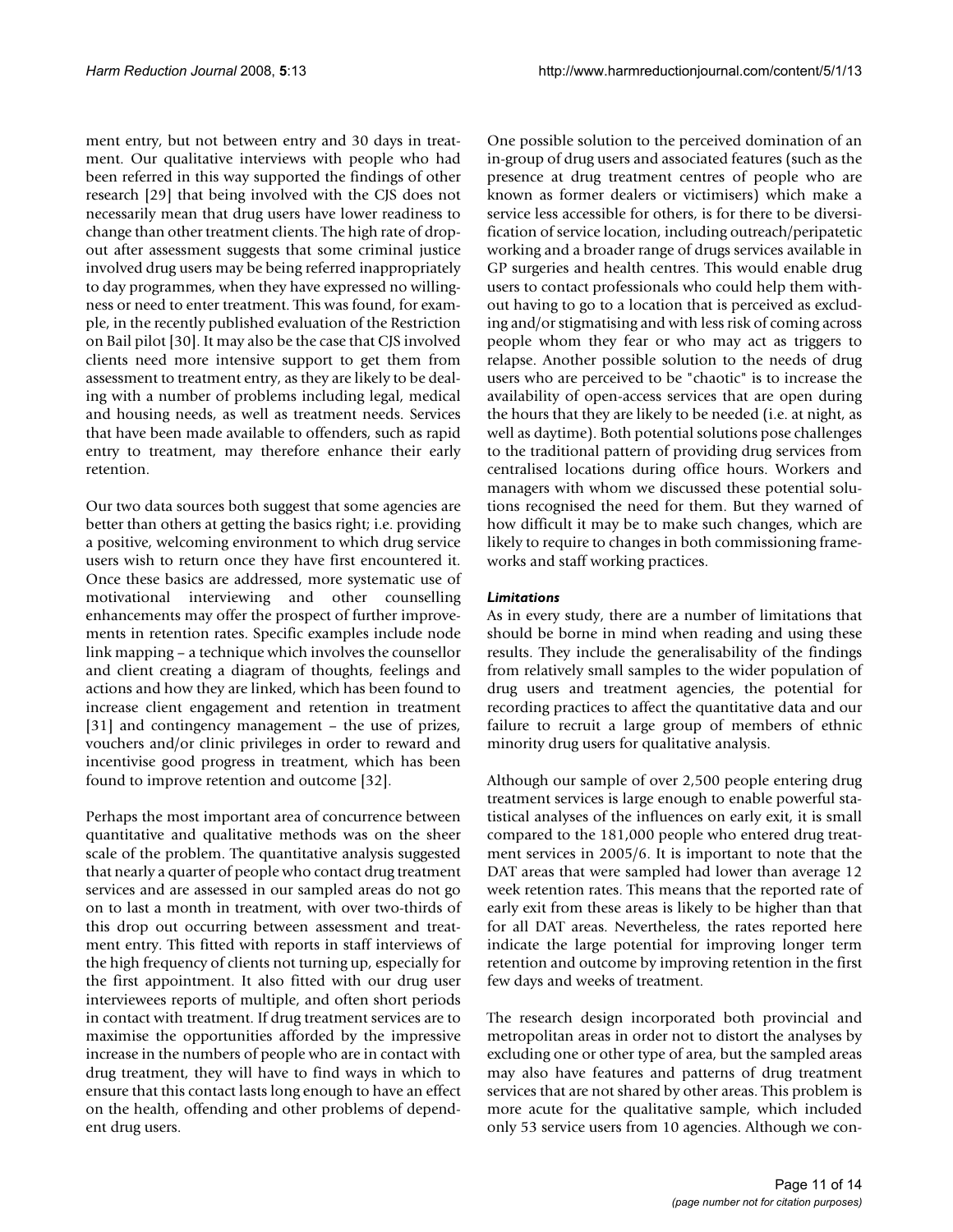sidered that we achieved data saturation on most theoretical stratifications of interest (except ethnicity) within this sample, the practices and experiences of clients and workers at these agencies may be different to those at other agencies. Large differences between agencies emerged from our analysis. We did test the influence of some agency variables, such as size and waiting times, but we did not gather structured data that allowed us to investigate ways in which other features – such as staffing levels or training – relate to agency performance. This is an important area for future research.

We relied on the NDTMS data in our quantitative analysis and were not able, as we had hoped, to triangulate these data with data held in agency casefiles. As in all secondary data analysis, we were therefore limited to using the fields that were originally recorded, some of which were subject to missing data. This means that we gained a less complete picture of the influences on early exit than we might have done had we been able to collect primary, quantitative data. There is a specific issue with this NDTMS data, which is that it is used by the NTA to manage the performance of Drug Action Teams and of individual treatment agencies against a target for the proportion of clients who are retained for at least 12 weeks. This provides an incentive for agencies to under-record the extent of drop-out from their services. This may have affected the quality of the data that we used; a concern that is heightened by the discrepancies between agencies that are visible in Figure 1 above. This problem would have been more acute if we had been examining retention at 12 weeks, rather than one month, as there is more temptation to exaggerate treatment duration for clients who nearly make the 12 week target than there is for those who drop out more than 8 weeks before attaining it. The NTA has put much effort into improving the validity of the NDTMS data in recent years. However, it is still possible that recording practices vary between agencies and between workers in the same agency. The use of HLM should control for any systematic differences between agencies, but it should still be recognised that the data we used is produced through a social process with its own pattern of distortions and is not an exact facsimile of reality. For these reasons, our findings should be considered as suggestive and not a definitive description of the pattern of early exit from English drug treatment agencies.

All feasible studies are limited in their scope, and all discover valuable questions that they are not able to answer. We have uncovered aspects of drug service users, and of treatment agencies that deserve further attention in attempts to reduce early exit from drug treatment. Such further examination should involve:

• Comparative research on the practices (including recording practices), staffing levels and caseloads of those agencies with high reported retention rates, compared to those with low retention rates.

• Longitudinal research that is able to follow drug users through several episodes of treatment, in order to understand the cumulative effects of various stages in the treatment journey.

• Ethnographic research among groups of drug users to understand the flow of information between drug users about drug services and the effects of diversity, stigma and fear (e.g. of other drug users and of losing children to local authority care) within drug using sub-cultures on the decision to enter and stay in treatment.

# **Conclusion**

From our analysis of the data, we offer the following conclusions on estimating, explaining and reducing early exit.

In the sampled drug treatment areas, in 2005/6, the proportion of people in contact with structured drug treatment clients who exited between assessment and 30 days in treatment was 24.5%. More than two thirds of this early exit occurred between assessment and entry into treatment. However, there were wide disparities in rates of early exit between treatment agencies. From our qualitative data, it is likely that some of this early exit represent the attempts of problematic drug users to 'go it alone' rather than engage in treatment, but it still seems that high rates of early exit represent a waste of resources and opportunities to change lives for the better.

The characteristics of service users that were consistently associated with being more likely to exit between assessment and 30 days in treatment were being younger, being homeless (of no fixed abode) and not being a current injector. Age and injection status were both consistently associated with exit between assessment and treatment entry. Age was the only personal characteristic to be consistently associated with exit between treatment entry and 30 days in treatment. Those who were not in substitution treatment were significantly more likely to leave treatment at this stage.

Several treatment staff that we interviewed focused on characteristics of service users, such as the "chaos" of their lives and their lack of motivation in explaining why they leave treatment early. However, the existing research, our data on the different levels of early exit between agencies and the reports of other staff and service users whom we interviewed suggest that there is much that services can do to enhance the rate or retention in the first few days and weeks.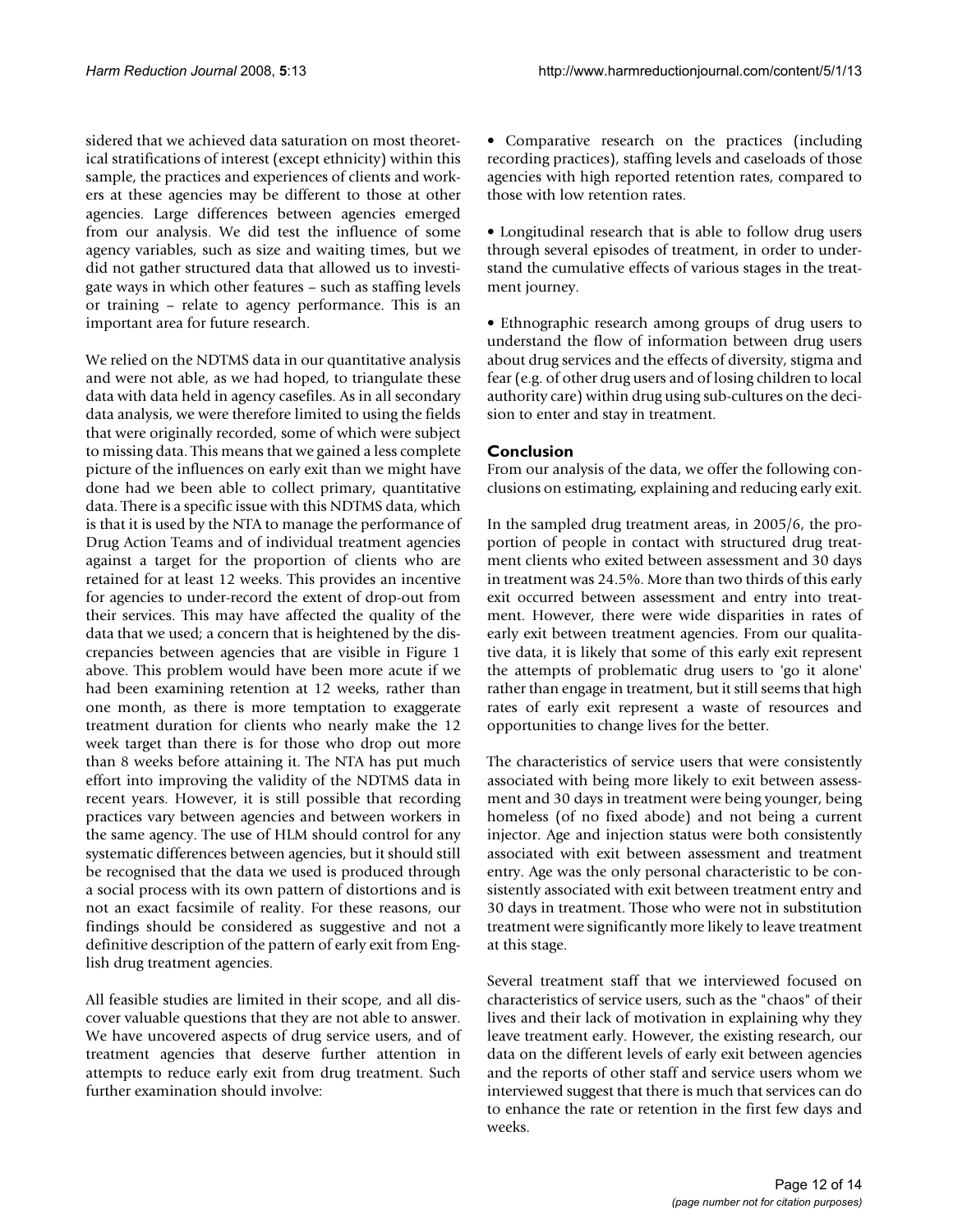Drug users who do not belong to the traditional client group of injecting heroin users in their late twenties and thirties may find traditional drug services, provided from central locations in often run-down buildings, offputting. The opening hours of services may exclude many potential clients, especially those who work (including those who work in the sex industry), from being able to attend treatment.

Some staff reported that they do make use of recommended techniques for enhancing early retention, such as proactive, personalised contacting for appointments and motivational interviewing during treatment sessions. However, the use of such techniques was not widely reported by staff or service user interviewees.

Our interviews with drug users also suggested that, by failing to publicise their services and to clarify expectations in advance of contacting treatment, treatment agencies leave the main source of information that drug users have about treatment to be the user's own previous (often unsuccessful) episodes of treatment or the conventional wisdom on drug treatment that is circulated through networks of drug users. It seems that clients referred by the criminal justice system may be particularly under-informed of what to expect from drug treatment.

There are things that drug services do that seem to deter some drug users from engaging in treatment. These include requiring drug users to go through repeated, lengthy assessment processes and multiple appointments to actually get treatment, not providing the treatment (especially residential rehabilitation and buprenorphine prescriptions) that some of our interviewees had hoped to get, insisting on supervised consumption of methadone, starting methadone prescription at doses that may be too low to help the drug user and mixing drug users who are at different stages of their 'treatment journey' in the same groupwork sessions.

This article has estimated the rate of early exit from treatment, has identified some characteristics of drug users and services that are useful in explaining early exit and has made some recommendations for how services may be able to reduce the rate of early exit in order to increase the quality and effectiveness of drug treatment. It is open to challenge or support by further research on the same issues. We hope that it will prove useful to policy makers and practitioners in the field.

# **Competing interests**

Potential conflict of interest: Neil Hunt is employed by one of the agencies that provided interviewees. However, his input was mainly at the research design stage. He did not play a direct role in analysis of data. There are no other competing interests.

### **Authors' contributions**

The responsibilities for acquisition and analysis of the qualitative and quantitative data were separate but overlapping. AS conceived and coordinated the study, led its design, gathered quantitative data and led on its analysis. PR conducted and analysed qualitative interviews. MS conducted and analysed qualitative interviews and gathered quantitative data. NH assisted with designing the research and providing qualitative data. AS and PR had lead responsibility for integrating the qualitative and quantitative analyses. All authors read and approved the final manuscript.

# **Additional material**

#### **Additional file 1**

*Early exit final report.* Click here for file [\[http://www.biomedcentral.com/content/supplementary/1477-](http://www.biomedcentral.com/content/supplementary/1477-7517-5-13-S1.pdf) 7517-5-13-S1.pdf]

# **Additional file 2**

*Interview guide and information sheet.* Click here for file [\[http://www.biomedcentral.com/content/supplementary/1477-](http://www.biomedcentral.com/content/supplementary/1477-7517-5-13-S2.pdf) 7517-5-13-S2.pdf]

# **Acknowledgements**

We would like to thank the participating drug services and interviewees for their contribution to this research, as well as Beryl Poole for her specialist advice and Dr Isobel Kessler for her contribution to the early stages of the project.

This report is based on research funded as part of the Department of Health Drug Misuse Research Initiative (ROUTES). The views expressed in the publication are those of the authors and not necessarily those of the Department of Health.

#### **References**

- 1. McLellan AT, Arndt IO, Metzger DS, Woody GE, O'Brien CP: **[The](http://www.ncbi.nlm.nih.gov/entrez/query.fcgi?cmd=Retrieve&db=PubMed&dopt=Abstract&list_uids=8385230) [effects of psychosocial services in substance abuse treat](http://www.ncbi.nlm.nih.gov/entrez/query.fcgi?cmd=Retrieve&db=PubMed&dopt=Abstract&list_uids=8385230)[ment.](http://www.ncbi.nlm.nih.gov/entrez/query.fcgi?cmd=Retrieve&db=PubMed&dopt=Abstract&list_uids=8385230)** *JAMA* 1993, **269:**1953-1959.
- 2. Magura S, Nwakeze PC, Demsky SY: **[Pre and in treatment predic](http://www.ncbi.nlm.nih.gov/entrez/query.fcgi?cmd=Retrieve&db=PubMed&dopt=Abstract&list_uids=9624711)[tors of retention in methadone treatment using survival](http://www.ncbi.nlm.nih.gov/entrez/query.fcgi?cmd=Retrieve&db=PubMed&dopt=Abstract&list_uids=9624711) [analysis.](http://www.ncbi.nlm.nih.gov/entrez/query.fcgi?cmd=Retrieve&db=PubMed&dopt=Abstract&list_uids=9624711)** *Addiction* 1998, **93(1):**51-60.
- 3. NTA: **Performance information.** London , National Treatment Agency for Substance Misuse; 2006.
- 4. Millar T, Donmall M, Jones A: **Treatment effectiveness: demonstration analysis of treatment surveillance data about treatment completion and retention.** London , National Treatment Agency for Substance Misuse; 2004.
- 5. Peters RH, Haas RH, Murrin MR: **Predictors of retention and arrest in drug courts.** *National Drug Court Review* 1999, **2(1):**33-60.
- 6. DeLeon G, Jainchill N: **[Circumstances, motivation, readiness](http://www.ncbi.nlm.nih.gov/entrez/query.fcgi?cmd=Retrieve&db=PubMed&dopt=Abstract&list_uids=3772644) [and suitability as correlates of treament tenure.](http://www.ncbi.nlm.nih.gov/entrez/query.fcgi?cmd=Retrieve&db=PubMed&dopt=Abstract&list_uids=3772644)** *Journal of Psychoactive Drugs* 1986, **18:**203-208.